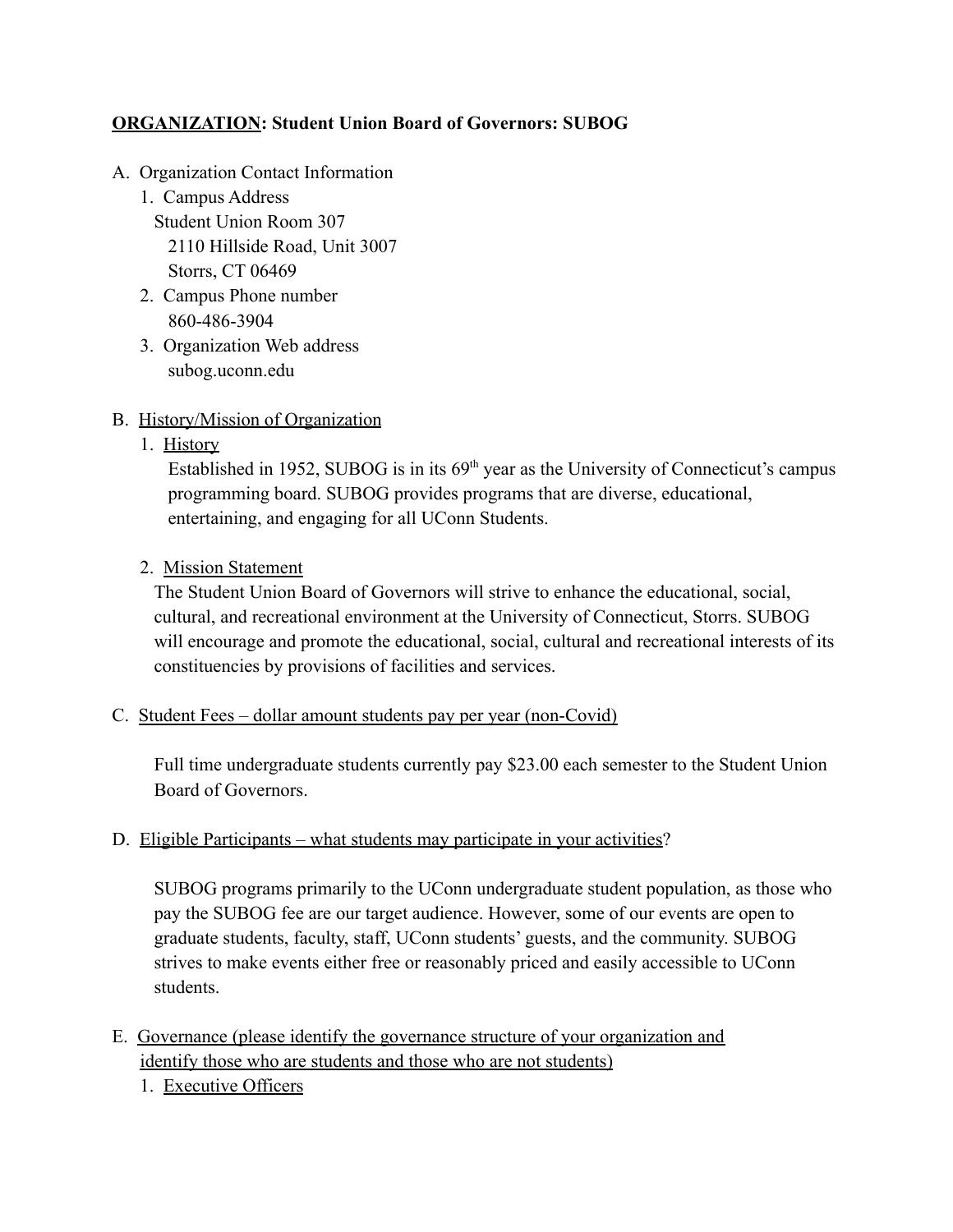President - Gayatri Vishwanath VP Programming - Kimoya Wallace VP Administration - Derby Egyin VP Finance - Aliyah Hayes VP Membership Development - Tianna Felder

# 2. Board of Directors

Outreach Chairperson - Fabrizzio Cedeno-Encalada Outreach Chairperson - N/A Comedy Chairperson - Caroline Czuprynski Concert Chairperson - Saiyoen Pathman Major Weekends Chairperson - Victoria Marchetti Special Events Chairperson - Kyle Robin Sports Chairperson - Victoria Tatewosian Digital Entertainment & Films Chairperson - Catherine Casey

### 3. Paid Positions

It is important for the Student Activity and Service Fee Advisory Committee to understand who is being paid (if anyone), review the rationale behind these payments, how the rates are determined, and what internal oversight exists within the organization to oversee these payments.

If you pay student officers or other student positions and/or any member of your Board of Directors (whether they are students or community members), please complete the following information.

#### **No officers within SUBOG are paid**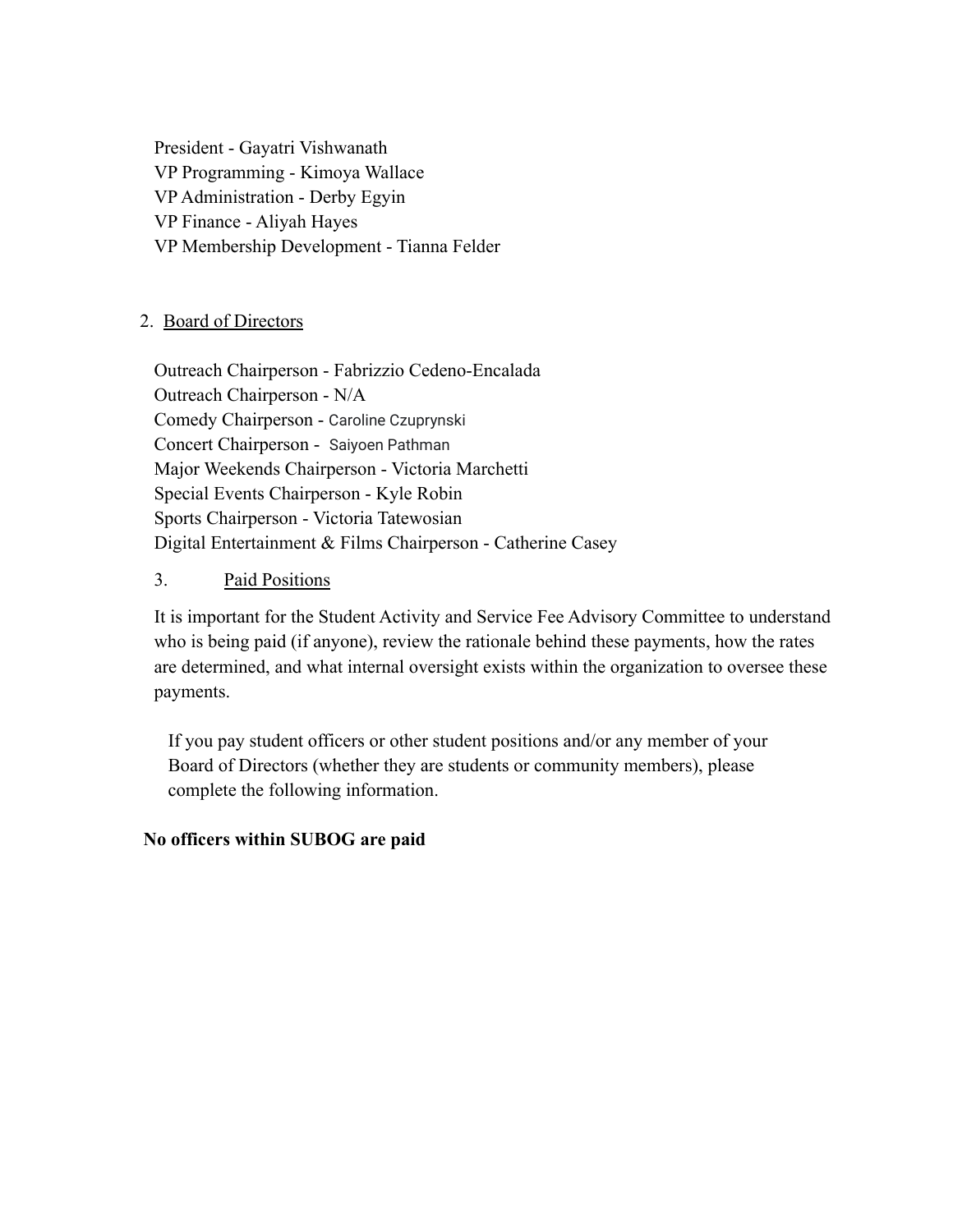Utilize Microsoft's SmartArt graphics, or create a graphic in other format that allows for an outsider's understanding of reporting structure (who supervises who, who is supervised by/reports to who). Add as many pages, groupings or levels as you need to accurately depict the organizational hierarchy. \*indicates a SOLID equivalent position (need a President, VP, Treasurer, and Secretary).

Next, for each person, use the Org Chart Excel Template to indicate whether they are an approved signer (President and Treasurer are required signers), an authorized Time Approver, whether the position is volunteer or paid, and if so, how many hours/week and if they're authorized to work over breaks.

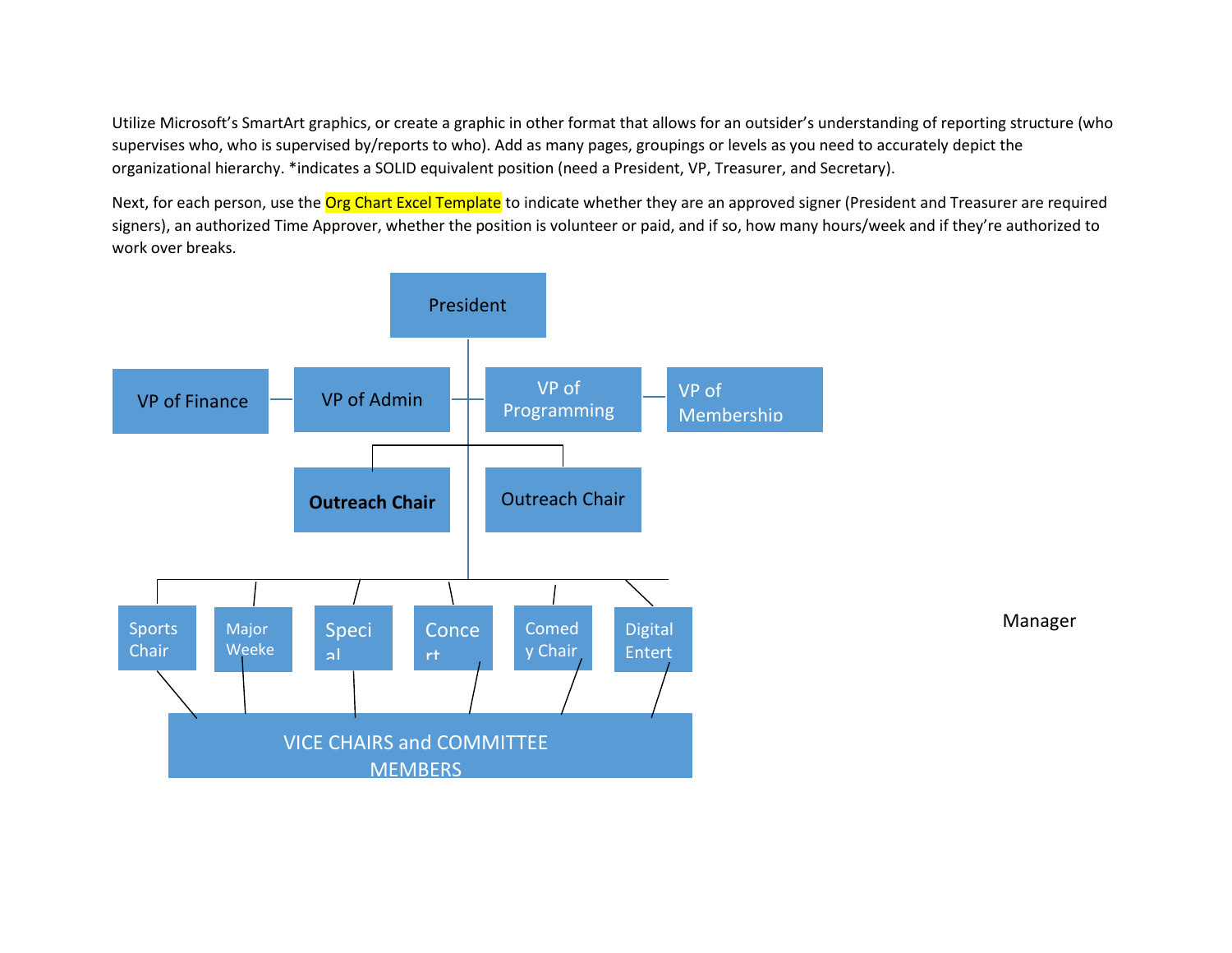| <b>Summer Break</b><br>President<br>N/A<br>N/A<br>Yes<br><b>No</b><br>N/A<br>N/A<br>Required<br><b>No</b><br>Secretary<br>N/A<br>N/A<br>Treasurer<br>Required<br><b>No</b><br>N/A<br>N/A<br>Required<br>Secretary<br><b>No</b><br>N/A<br>N/A<br><b>No</b><br><b>Vice President</b><br>Yes<br>N/A<br>N/A<br>Required<br><b>No</b><br>N/A<br>N/A<br><b>No</b><br>Required<br>N/A<br>N/A<br><b>No</b><br>Required<br>N/A<br>N/A<br>Required<br><b>No</b><br>N/A<br>N/A<br>Required<br><b>No</b><br>N/A<br>N/A<br>Required<br><b>No</b><br>N/A<br>N/A<br><b>No</b><br>Required | <b>Position/Title</b>                   | <b>SOLID Equivalent</b> | <b>Authorized Signer?</b> | <b>Time Approver?</b> | Paid? | \$/hr |  |  |
|----------------------------------------------------------------------------------------------------------------------------------------------------------------------------------------------------------------------------------------------------------------------------------------------------------------------------------------------------------------------------------------------------------------------------------------------------------------------------------------------------------------------------------------------------------------------------|-----------------------------------------|-------------------------|---------------------------|-----------------------|-------|-------|--|--|
|                                                                                                                                                                                                                                                                                                                                                                                                                                                                                                                                                                            |                                         |                         |                           |                       |       |       |  |  |
|                                                                                                                                                                                                                                                                                                                                                                                                                                                                                                                                                                            | President                               |                         |                           |                       |       |       |  |  |
|                                                                                                                                                                                                                                                                                                                                                                                                                                                                                                                                                                            | Vp of Administration                    |                         |                           |                       |       |       |  |  |
|                                                                                                                                                                                                                                                                                                                                                                                                                                                                                                                                                                            | Vp of Finance                           |                         |                           |                       |       |       |  |  |
|                                                                                                                                                                                                                                                                                                                                                                                                                                                                                                                                                                            | VP of Membership                        |                         |                           |                       |       |       |  |  |
|                                                                                                                                                                                                                                                                                                                                                                                                                                                                                                                                                                            | VP of Programming                       |                         |                           |                       |       |       |  |  |
|                                                                                                                                                                                                                                                                                                                                                                                                                                                                                                                                                                            | Concert Chair                           |                         |                           |                       |       |       |  |  |
|                                                                                                                                                                                                                                                                                                                                                                                                                                                                                                                                                                            | <b>Comedy Chair</b>                     |                         |                           |                       |       |       |  |  |
|                                                                                                                                                                                                                                                                                                                                                                                                                                                                                                                                                                            | Digitial Entertainement and Films Chair |                         |                           |                       |       |       |  |  |
|                                                                                                                                                                                                                                                                                                                                                                                                                                                                                                                                                                            | Major Weekends Chair                    |                         |                           |                       |       |       |  |  |
|                                                                                                                                                                                                                                                                                                                                                                                                                                                                                                                                                                            | <b>Special Events Chair</b>             |                         |                           |                       |       |       |  |  |
|                                                                                                                                                                                                                                                                                                                                                                                                                                                                                                                                                                            | Sports Chair                            |                         |                           |                       |       |       |  |  |
|                                                                                                                                                                                                                                                                                                                                                                                                                                                                                                                                                                            | <b>Outreach Chair</b>                   |                         |                           |                       |       |       |  |  |
|                                                                                                                                                                                                                                                                                                                                                                                                                                                                                                                                                                            |                                         |                         |                           |                       |       |       |  |  |
|                                                                                                                                                                                                                                                                                                                                                                                                                                                                                                                                                                            |                                         |                         |                           |                       |       |       |  |  |
|                                                                                                                                                                                                                                                                                                                                                                                                                                                                                                                                                                            |                                         |                         |                           |                       |       |       |  |  |
|                                                                                                                                                                                                                                                                                                                                                                                                                                                                                                                                                                            |                                         |                         |                           |                       |       |       |  |  |
|                                                                                                                                                                                                                                                                                                                                                                                                                                                                                                                                                                            |                                         |                         |                           |                       |       |       |  |  |
|                                                                                                                                                                                                                                                                                                                                                                                                                                                                                                                                                                            |                                         |                         |                           |                       |       |       |  |  |
|                                                                                                                                                                                                                                                                                                                                                                                                                                                                                                                                                                            |                                         |                         |                           |                       |       |       |  |  |
|                                                                                                                                                                                                                                                                                                                                                                                                                                                                                                                                                                            |                                         |                         |                           |                       |       |       |  |  |
|                                                                                                                                                                                                                                                                                                                                                                                                                                                                                                                                                                            |                                         |                         |                           |                       |       |       |  |  |
|                                                                                                                                                                                                                                                                                                                                                                                                                                                                                                                                                                            |                                         |                         |                           |                       |       |       |  |  |
|                                                                                                                                                                                                                                                                                                                                                                                                                                                                                                                                                                            |                                         |                         |                           |                       |       |       |  |  |
|                                                                                                                                                                                                                                                                                                                                                                                                                                                                                                                                                                            |                                         |                         |                           |                       |       |       |  |  |
|                                                                                                                                                                                                                                                                                                                                                                                                                                                                                                                                                                            |                                         |                         |                           |                       |       |       |  |  |
|                                                                                                                                                                                                                                                                                                                                                                                                                                                                                                                                                                            |                                         |                         |                           |                       |       |       |  |  |
|                                                                                                                                                                                                                                                                                                                                                                                                                                                                                                                                                                            |                                         |                         |                           |                       |       |       |  |  |
|                                                                                                                                                                                                                                                                                                                                                                                                                                                                                                                                                                            |                                         |                         |                           |                       |       |       |  |  |
|                                                                                                                                                                                                                                                                                                                                                                                                                                                                                                                                                                            |                                         |                         |                           |                       |       |       |  |  |
|                                                                                                                                                                                                                                                                                                                                                                                                                                                                                                                                                                            |                                         |                         |                           |                       |       |       |  |  |
|                                                                                                                                                                                                                                                                                                                                                                                                                                                                                                                                                                            |                                         |                         |                           |                       |       |       |  |  |
|                                                                                                                                                                                                                                                                                                                                                                                                                                                                                                                                                                            |                                         |                         |                           |                       |       |       |  |  |
|                                                                                                                                                                                                                                                                                                                                                                                                                                                                                                                                                                            |                                         |                         |                           |                       |       |       |  |  |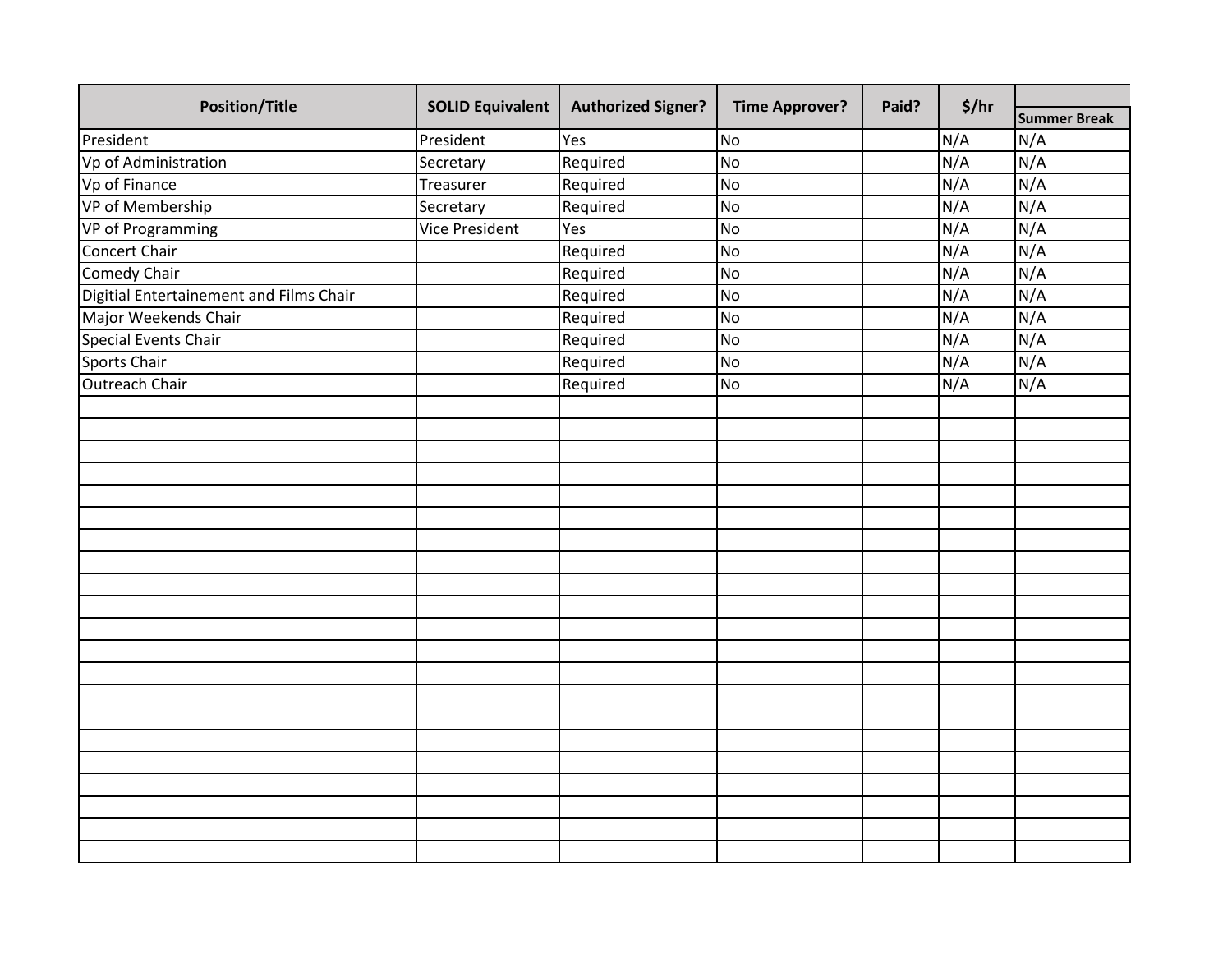| # of hours authorized to Work? |                   |                     |                        |                     |  |  |  |
|--------------------------------|-------------------|---------------------|------------------------|---------------------|--|--|--|
| <b>Fall Semester</b>           | <b>Fall Break</b> | <b>Winter Break</b> | <b>Spring Semester</b> | <b>Spring Break</b> |  |  |  |
| N/A                            | N/A               | N/A                 | N/A                    | N/A                 |  |  |  |
| N/A                            | N/A               | N/A                 | N/A                    | N/A                 |  |  |  |
| N/A                            | N/A               | N/A                 | N/A                    | N/A                 |  |  |  |
| N/A                            | N/A               | N/A                 | N/A                    | N/A                 |  |  |  |
| N/A                            | N/A               | N/A                 | N/A                    | N/A                 |  |  |  |
| N/A                            | N/A               | N/A                 | N/A                    | N/A                 |  |  |  |
| N/A                            | N/A               | N/A                 | N/A                    | N/A                 |  |  |  |
| N/A                            | N/A               | N/A                 | N/A                    | N/A                 |  |  |  |
| N/A                            | N/A               | N/A                 | N/A                    | N/A                 |  |  |  |
| N/A                            | N/A               | N/A                 | N/A                    | N/A                 |  |  |  |
| N/A                            | N/A               | N/A                 | N/A                    | N/A                 |  |  |  |
| N/A                            | N/A               | N/A                 | N/A                    | N/A                 |  |  |  |
|                                |                   |                     |                        |                     |  |  |  |
|                                |                   |                     |                        |                     |  |  |  |
|                                |                   |                     |                        |                     |  |  |  |
|                                |                   |                     |                        |                     |  |  |  |
|                                |                   |                     |                        |                     |  |  |  |
|                                |                   |                     |                        |                     |  |  |  |
|                                |                   |                     |                        |                     |  |  |  |
|                                |                   |                     |                        |                     |  |  |  |
|                                |                   |                     |                        |                     |  |  |  |
|                                |                   |                     |                        |                     |  |  |  |
|                                |                   |                     |                        |                     |  |  |  |
|                                |                   |                     |                        |                     |  |  |  |
|                                |                   |                     |                        |                     |  |  |  |
|                                |                   |                     |                        |                     |  |  |  |
|                                |                   |                     |                        |                     |  |  |  |
|                                |                   |                     |                        |                     |  |  |  |
|                                |                   |                     |                        |                     |  |  |  |
|                                |                   |                     |                        |                     |  |  |  |
|                                |                   |                     |                        |                     |  |  |  |
|                                |                   |                     |                        |                     |  |  |  |
|                                |                   |                     |                        |                     |  |  |  |